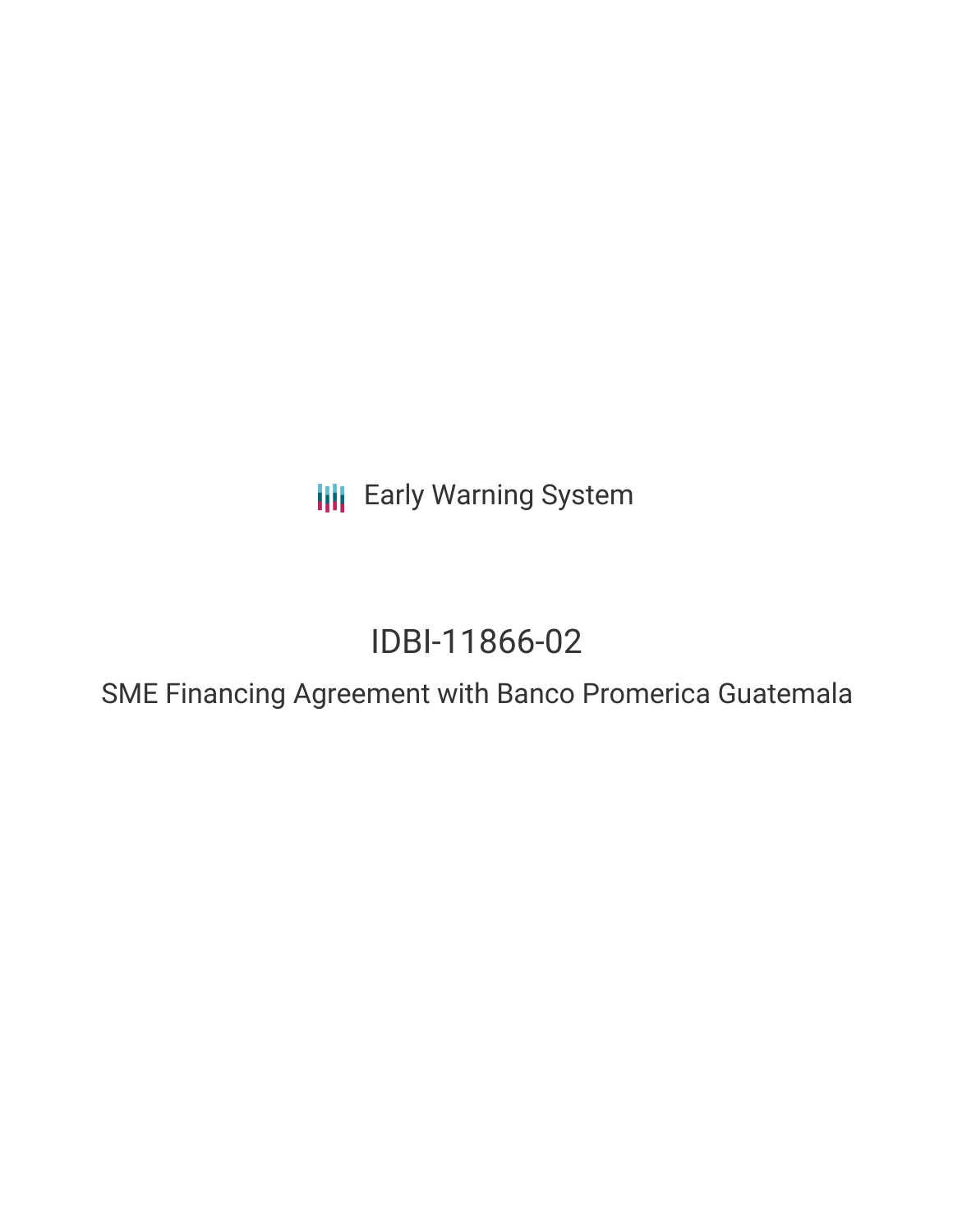

#### **Quick Facts**

| <b>Countries</b>               | Guatemala                         |
|--------------------------------|-----------------------------------|
| <b>Financial Institutions</b>  | IDB Invest (IDBI)                 |
| <b>Status</b>                  | Proposed                          |
| <b>Bank Risk Rating</b>        | <b>FI</b>                         |
| <b>Voting Date</b>             | 2020-01-14                        |
| <b>Borrower</b>                | Banco Promerica, S.A. (Guatemala) |
| <b>Sectors</b>                 | Finance                           |
| <b>Investment Type(s)</b>      | Loan                              |
| <b>Investment Amount (USD)</b> | \$25.00 million                   |
| <b>Project Cost (USD)</b>      | \$25.00 million                   |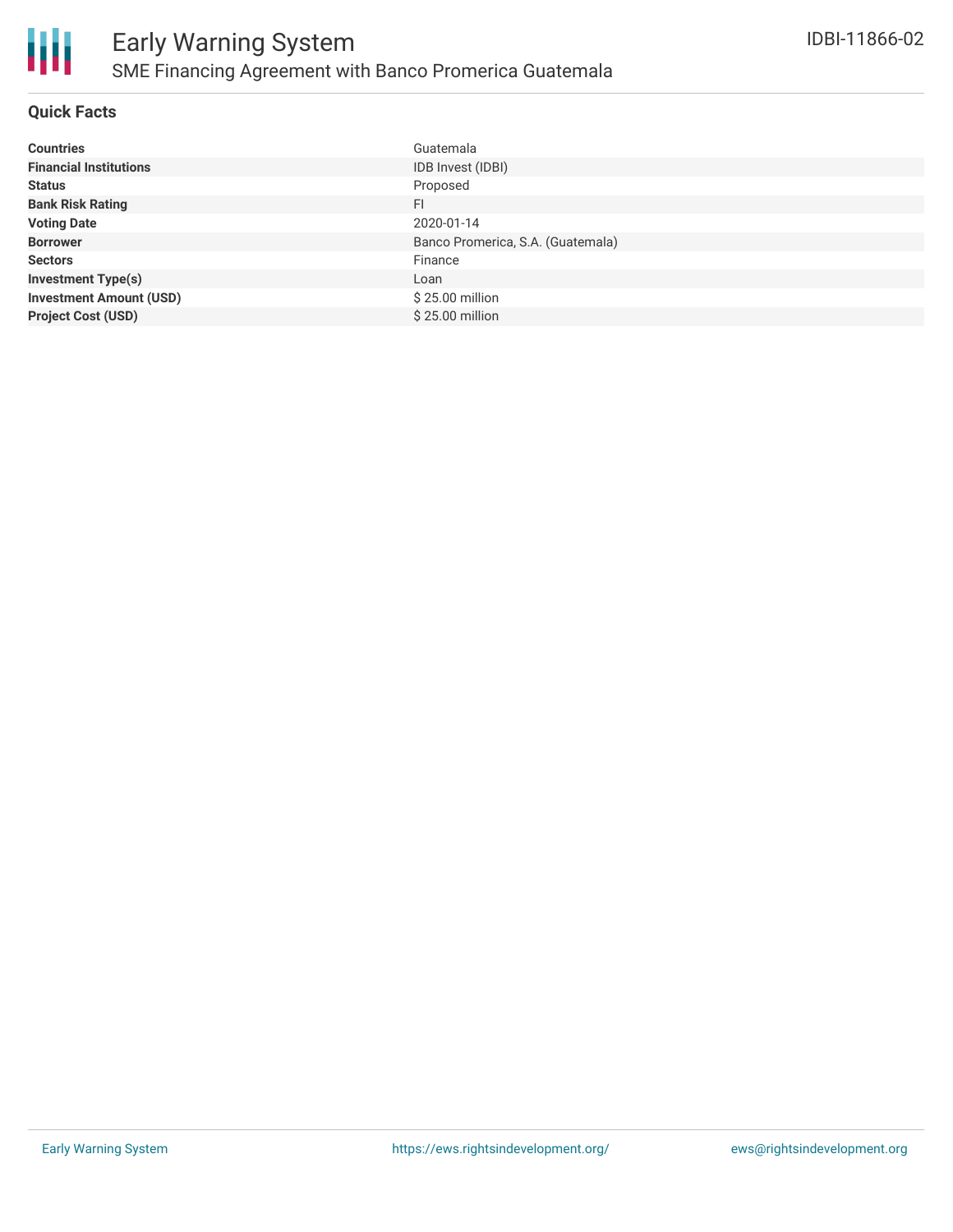

### **Project Description**

The proposed transaction consists of unsecured financing to Banco Promerica S.A. -Guatemala- ("BPGT" or the "Bank) denominated in US dollars ("US\$") for up to US\$25 million; to be financed by IDB Invest (the "Project"). The Project's objective is to assist BPGT to improve access to funding for small and medium-sized enterprises ("SMEs") and contribute to the growth of its "green financing" portfolio. The Project will be supported by technical assistance which will focus on the mentioned "green financing" portfolio.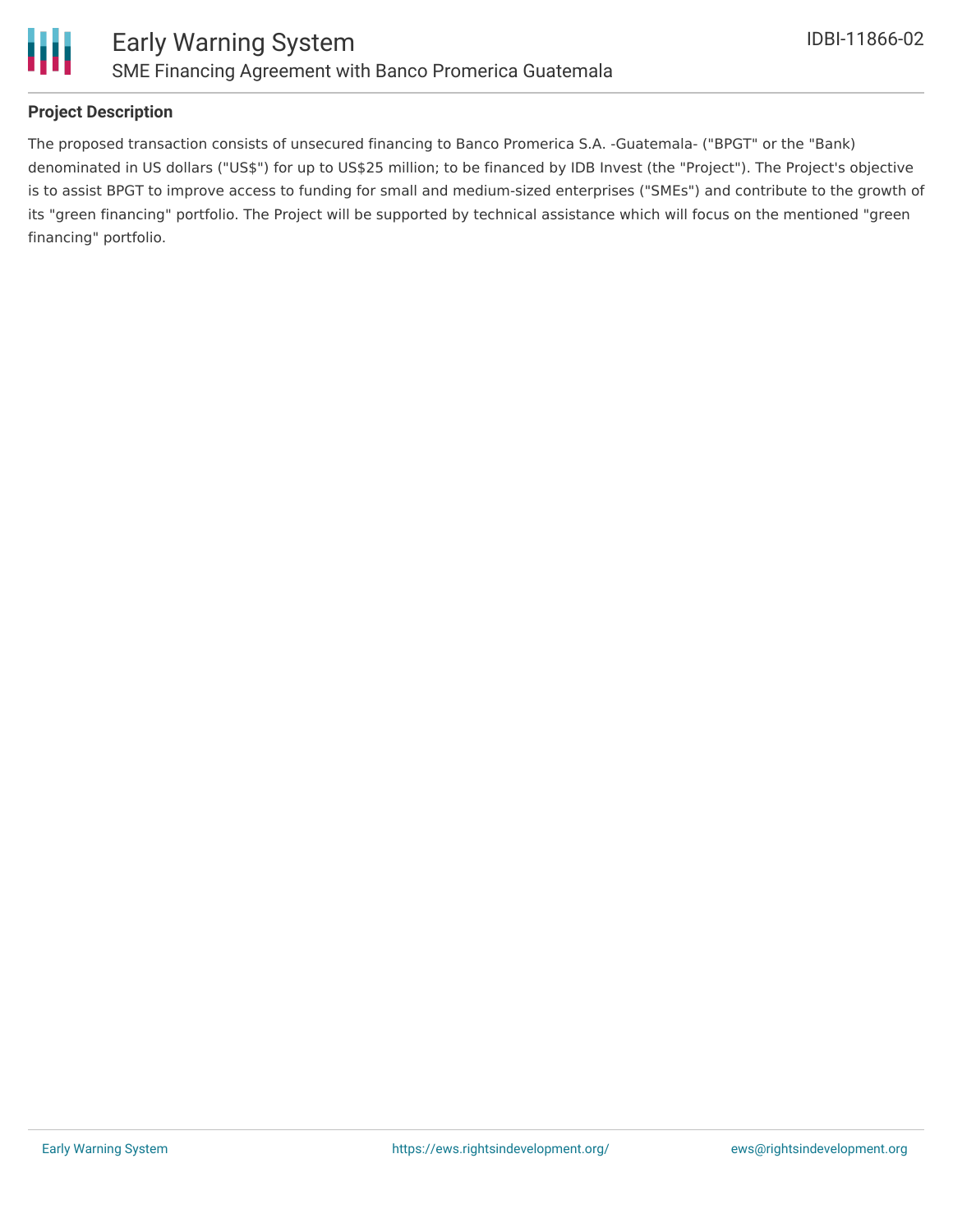#### **Investment Description**

Ш

• IDB Invest (IDBI)

#### **Financial Intermediary**

Financial Intermediary: A commercial bank or financial institution that receives funds from a development bank. A financial intermediary then lends these funds to their clients (private actors) in the form of loans, bonds, guarantees and equity shares. Financial intermediaries include insurance, pension and equity funds. The direct financial relationship is between the development bank and the financial intermediary.

Banco [Promerica](file:///actor/203/) (Financial Intermediary)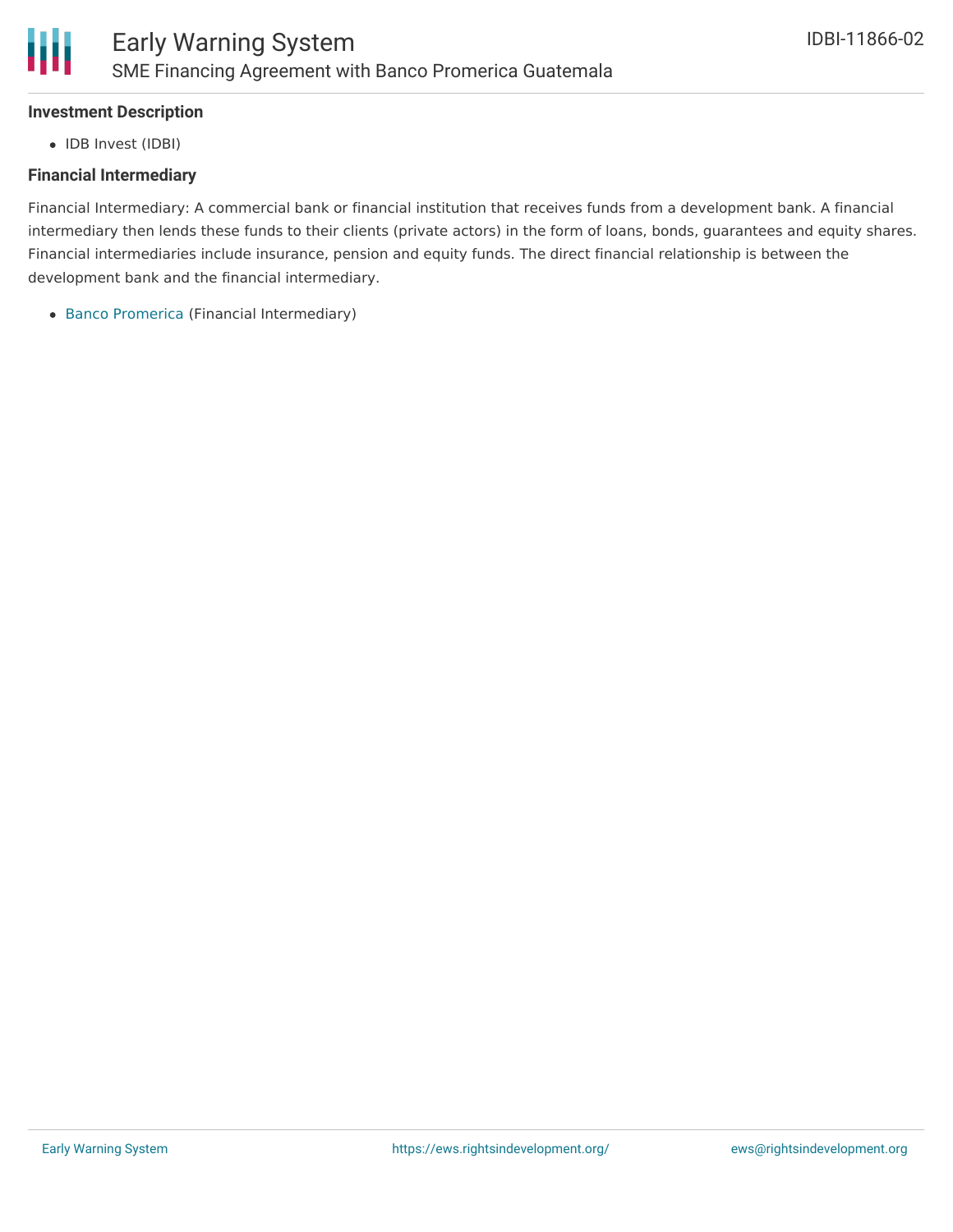#### **Contact Information**

Client Contact Name: Marvin Avila Title: Assistant Financial Planning Manager Phone number: +50224139503 Email address: marvin.avila@bancopromerica.com.gt

#### ACCOUNTABILITY MECHANISM OF IADB

The Independent Consultation and Investigation Mechanism (MICI) is the independent complaint mechanism and fact-finding body for people who have been or are likely to be adversely affected by an Inter-American Development Bank (IDB) or Inter-American Investment Corporation (IIC)-funded project. If you submit a complaint to MICI, they may assist you in addressing the problems you raised through a dispute-resolution process with those implementing the project and/or through an investigation to assess whether the IDB or IIC is following its own policies for preventing or mitigating harm to people or the environment. You can submit a complaint by sending an email to MICI@iadb.org. You can learn more about the MICI and how to file a complaint at http://www.iadb.org/en/mici/mici,1752.html (in English) or http://www.iadb.org/es/mici/mici,1752.html (Spanish).